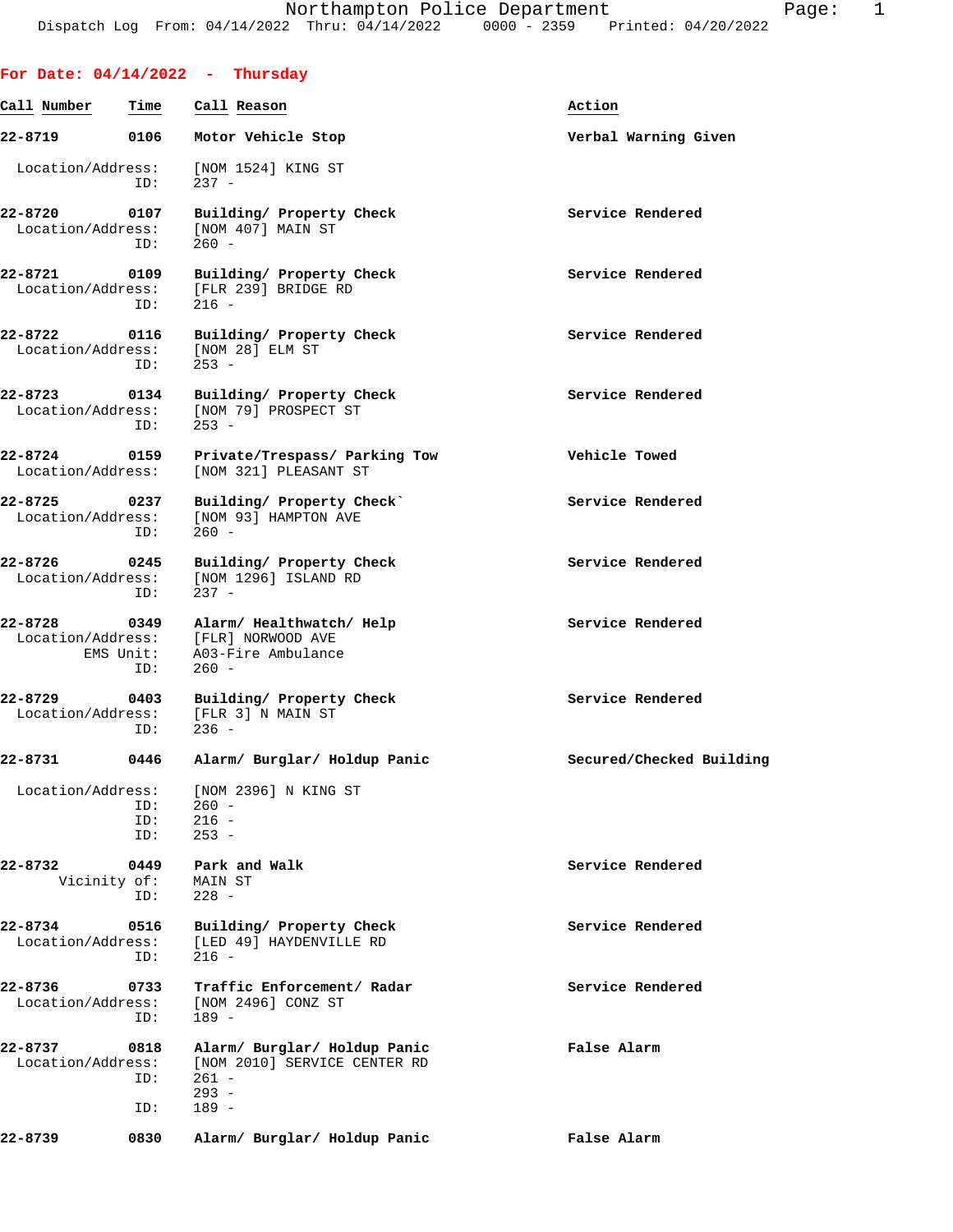|                              |             | Northampton Police Department                                    | 2<br>Page:<br>Dispatch Log From: 04/14/2022 Thru: 04/14/2022 0000 - 2359 Printed: 04/20/2022 |
|------------------------------|-------------|------------------------------------------------------------------|----------------------------------------------------------------------------------------------|
|                              |             |                                                                  |                                                                                              |
| Location/Address:            | ID:         | [NOM 308] PLEASANT ST<br>$298 -$<br>$230 -$                      |                                                                                              |
|                              | ID:         | $261 -$<br>$293 -$                                               |                                                                                              |
| 22-8742                      | 0849        | Traffic Control                                                  | Service Rendered                                                                             |
| Location/Address:            | ID:         | FAIR ST<br>$189 -$                                               |                                                                                              |
|                              | ID:         | $300 -$                                                          |                                                                                              |
| 22-8744                      | 0924        | Alarm/ Burglar/ Holdup Panic                                     | Accidental Alarm                                                                             |
| Location/Address:            | ID:         | [NOM 20] DAMON RD<br>$170 -$                                     |                                                                                              |
| 22-8747                      | 0938        | Alarm/ Burglar/ Holdup Panic                                     | False Alarm                                                                                  |
| Location/Address:            | ID:         | [NOM 2384] VILLAGE HILL RD<br>$187 -$                            |                                                                                              |
|                              | ID:         | $170 -$                                                          |                                                                                              |
|                              | ID:         | $297 -$                                                          |                                                                                              |
| 22-8750                      | 1054        | Warrant Service                                                  | Arrest Male 18yrs & Over                                                                     |
| Location/Address:            | ID:         | [NOM 1741] WEST ST<br>$187 -$                                    |                                                                                              |
|                              | ID:         | $298 -$                                                          |                                                                                              |
|                              |             | $230 -$                                                          |                                                                                              |
|                              | ID:         | $261 -$<br>$293 -$                                               |                                                                                              |
|                              |             | Refer To Arrest:<br>$22 - 137 - AR$                              |                                                                                              |
| 22-8751                      | 1128        | Public Service, Check Welfare                                    | Investigated Incident                                                                        |
| Location/Address:            | ID:         | [FLR 45] MAIN ST<br>$297 -$                                      |                                                                                              |
| 22-8752<br>Location/Address: | 1132<br>ID: | Park and Walk<br>MAIN ST<br>170 -                                | Service Rendered                                                                             |
| 22-8753<br>Location/Address: | 1152        | Park and Walk<br>[NOM 970] PLEASANT ST<br>$ID: 261 -$<br>$293 -$ | Service Rendered                                                                             |
| 22-8754<br>Location/Address: | 1153<br>ID: | Public Service, Check Welfare<br>MYRTLE ST<br>$170 -$            | Service Rendered                                                                             |
| 22-8758                      | 1225        | Parking Violation                                                | Cite/ Warning Issued/ Traffic                                                                |
| Location/Address:            |             | [NOM 603] MAIN ST                                                |                                                                                              |
| 22-8760                      | 1236        | Motor Vehicle Stop                                               | Verbal Warning Given                                                                         |
| Location/Address:            | ID:         | ELM ST + BEDFORD TER<br>$189 -$                                  |                                                                                              |
| 22-8767                      | 1257        | Motor Vehicle Stop                                               | Verbal Warning Given                                                                         |
| Location/Address:            | ID:         | [NOM 148] KING ST<br>189 -                                       |                                                                                              |
| 22-8770                      | 1313        | Public Service, Check Welfare                                    | Investigated Incident                                                                        |
| Location/Address:            | ID:<br>ID:  | [NOM 69] COOKE AVE<br>$170 -$<br>$261 -$<br>$293 -$              |                                                                                              |
| 22-8772                      | 1352        | Motor Vehicle Stop                                               | Cite/ Warning Issued/ Traffic                                                                |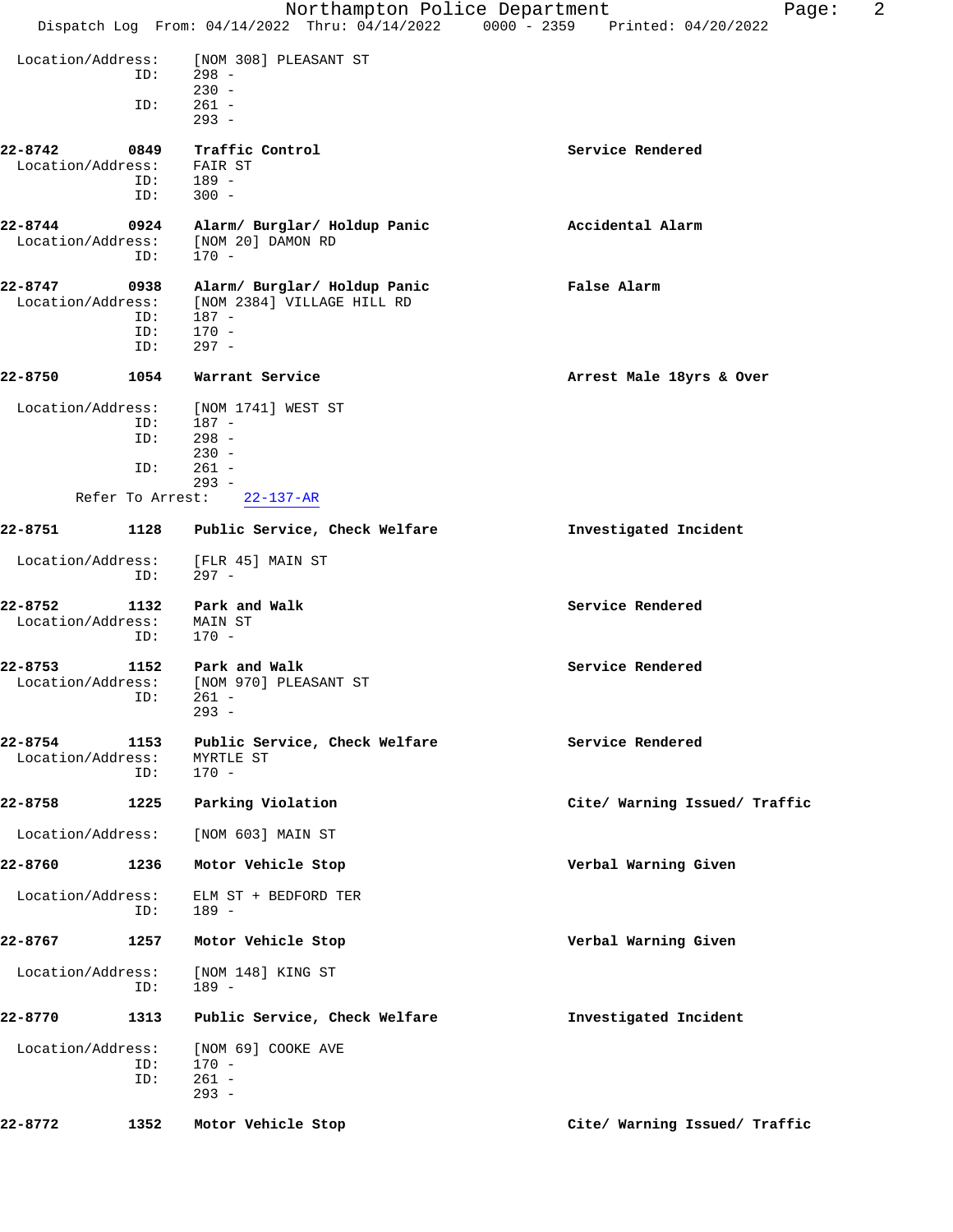|                              |                          | Northampton Police Department<br>Dispatch Log From: 04/14/2022 Thru: 04/14/2022 0000 - 2359 Printed: 04/20/2022 |                       | Page: | 3 |
|------------------------------|--------------------------|-----------------------------------------------------------------------------------------------------------------|-----------------------|-------|---|
| Vicinity of:                 | ID:                      | [NOM 1279] BRIDGE ST<br>$298 -$<br>$230 -$                                                                      |                       |       |   |
| 22-8773                      | 1402                     | Suspicious/Wanted                                                                                               | Area Search Negative  |       |   |
| Location/Address:            | ID:                      | [FLR] KEYES ST<br>$297 -$                                                                                       |                       |       |   |
| 22-8775                      | 1452                     | Traffic, Complaint/Hazard                                                                                       | Area Search Negative  |       |   |
| Location/Address:            |                          | SOUTH ST                                                                                                        |                       |       |   |
| 22-8776                      | 1523                     | Public Service, Check Welfare                                                                                   | Area Search Negative  |       |   |
| Location/Address:            | ID:                      | DAMON RD + KING ST<br>$294 -$<br>$203 -$                                                                        |                       |       |   |
| 22-8777                      | 1524                     | Damage/ Vandalism                                                                                               | Investigated Incident |       |   |
| Location/Address:            | ID:                      | WRIGHT AVE<br>$199 -$                                                                                           |                       |       |   |
| 22-8780<br>Location/Address: | 1540<br>ID:              | Suspicious/Wanted<br>[NOM 188] CENTER ST<br>$120 -$                                                             | Report Done           |       |   |
| Refer To Incident:           |                          | $22 - 701 - OF$                                                                                                 |                       |       |   |
| 22-8783                      | 1647                     | Drunk/ Incapacitated                                                                                            | Area Search Negative  |       |   |
| Location/Address:            | ID:<br>ID:               | [NOM 2074] MAIN ST<br>$294 -$<br>$203 -$<br>$292 -$                                                             |                       |       |   |
| 22-8784<br>Location/Address: | 1657<br>ID:<br>ID:       | DISABLED MV<br>[NOM 179] KING ST<br>$292 -$<br>$294 -$<br>$203 -$                                               | Service Rendered      |       |   |
| 22-8786                      | 1723                     | Traffic, Complaint/Hazard                                                                                       | Area Search Negative  |       |   |
| Location/Address:            | ID:<br>ID:<br>ID:<br>ID: | [NOM 373] PLEASANT ST<br>$199 -$<br>$294 -$<br>$203 -$<br>$292 -$<br>$294 -$<br>$203 -$                         |                       |       |   |
| 22-8787<br>Location/Address: | 1738<br>ID:              | Public Service, Check Welfare<br>[NOM 941] BRIDGE RD<br>$210 -$                                                 | Taken to Hospital     |       |   |
| 22-8789<br>Location/Address: | 1821<br>ID:              | Traffic, Complaint/Hazard<br>PHILLIPS PL + POMEROY TER<br>$199 -$                                               | Service Rendered      |       |   |
| 22-8791                      | 1840                     | Public Service, Check Welfare                                                                                   | Investigated Incident |       |   |
| Location/Address:            | ID:<br>ID:<br>ID:        | ROUND HILL RD<br>$170 -$<br>$210 -$<br>$245 -$                                                                  |                       |       |   |
| 22-8793                      | 1904                     | Public Service, Check Welfare                                                                                   | Investigated Incident |       |   |
| Location/Address:            |                          | [NOM 2837] MAIN ST                                                                                              |                       |       |   |